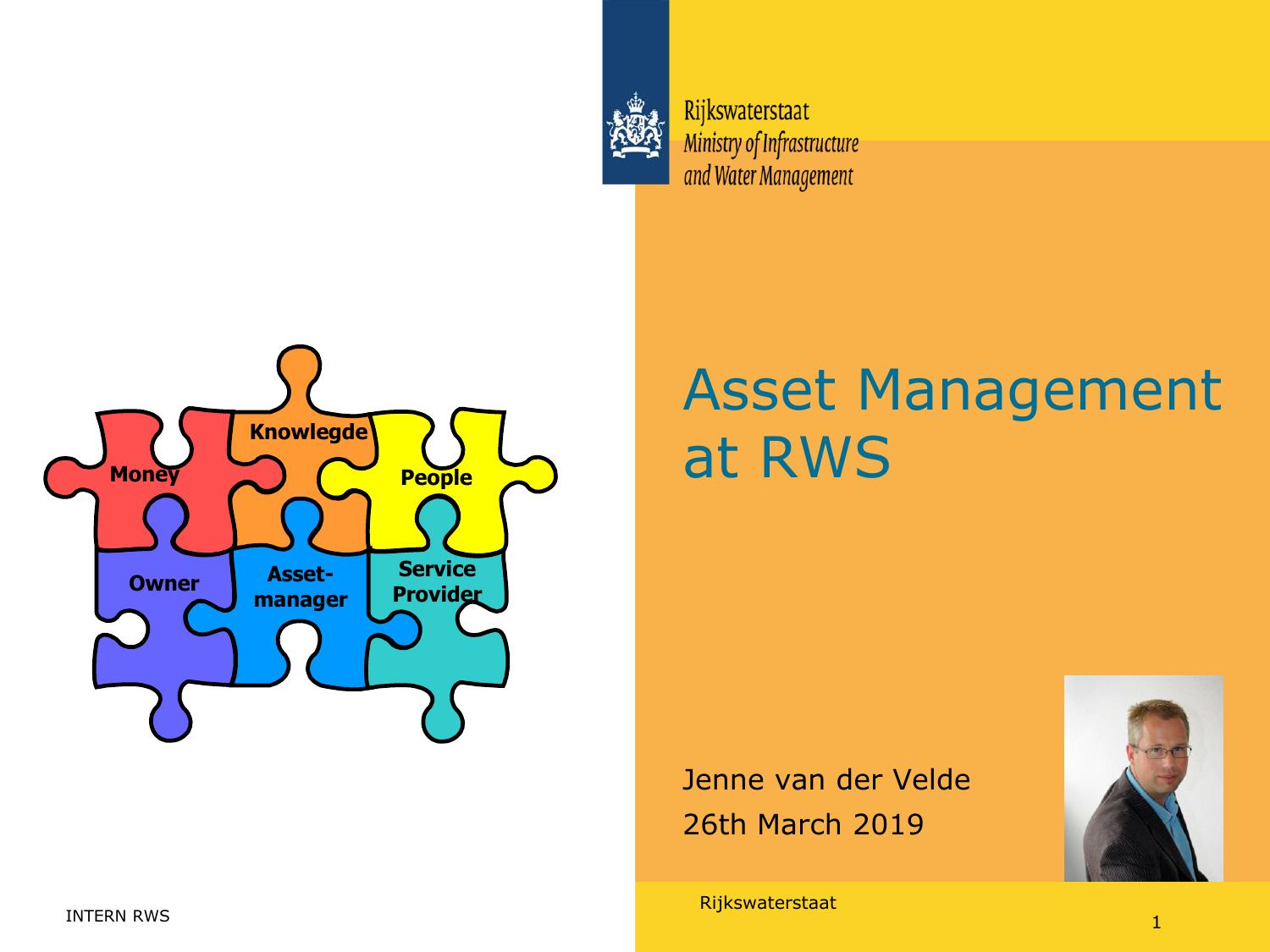

#### Rijkswaterstaat's area of management

#### Rijkswaterstaat manages three National Infrastructure Networks

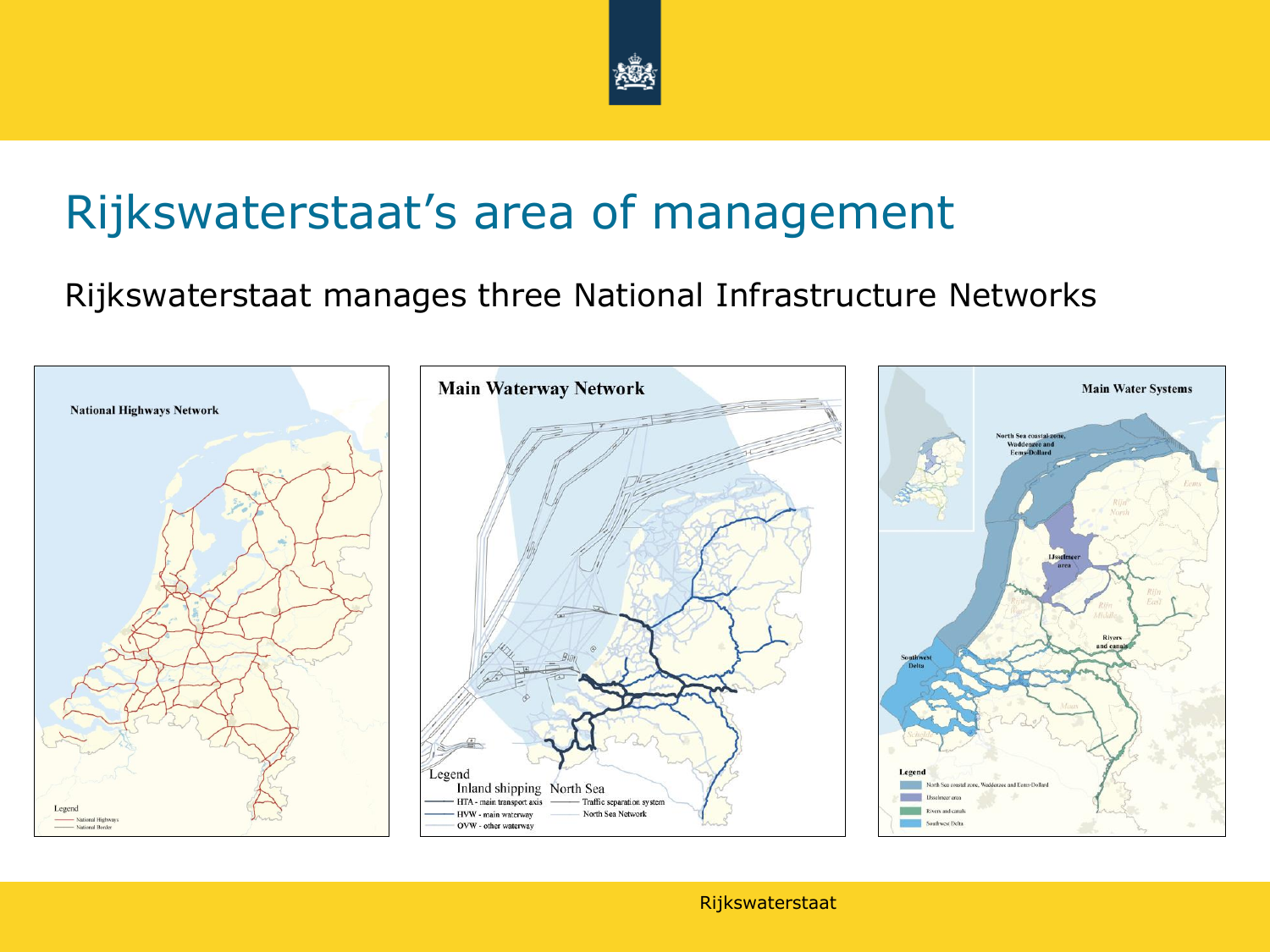

#### Management Area Main Highway Network

Rijkswaterstaat manages:

- $\sim$ 3,100 kilometres of highways including traffic signalling systems
- $\sim$ 1,300 kilometres of slip roads and exits and connecting roads
- $\sim$ 25 rush-hour lanes
- $\sim$ 2,500 viaducts
- $\sim$ 15 tunnels
- $\sim$ 715 moveable and fixed bridges
- $\sim$ 7 ecoducts

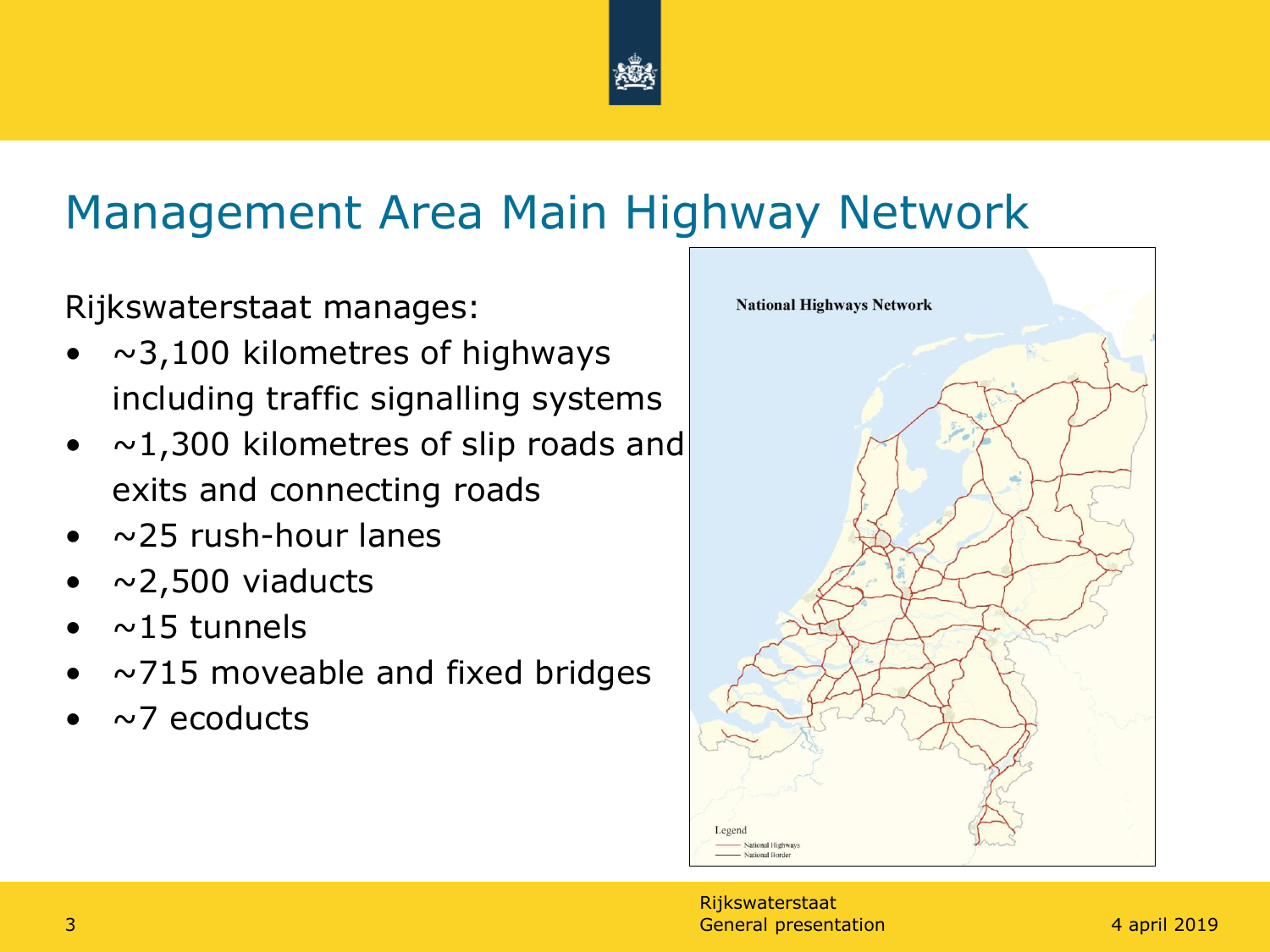

#### Why Asset Management?

Alignment between policy intentions and real, on-the-ground delivery.

Decision-making aligns with intentions in a structured, transparent and coherent manner.

Minimize and avoid costs.

Balancing between acceptable risks, costs and performance.



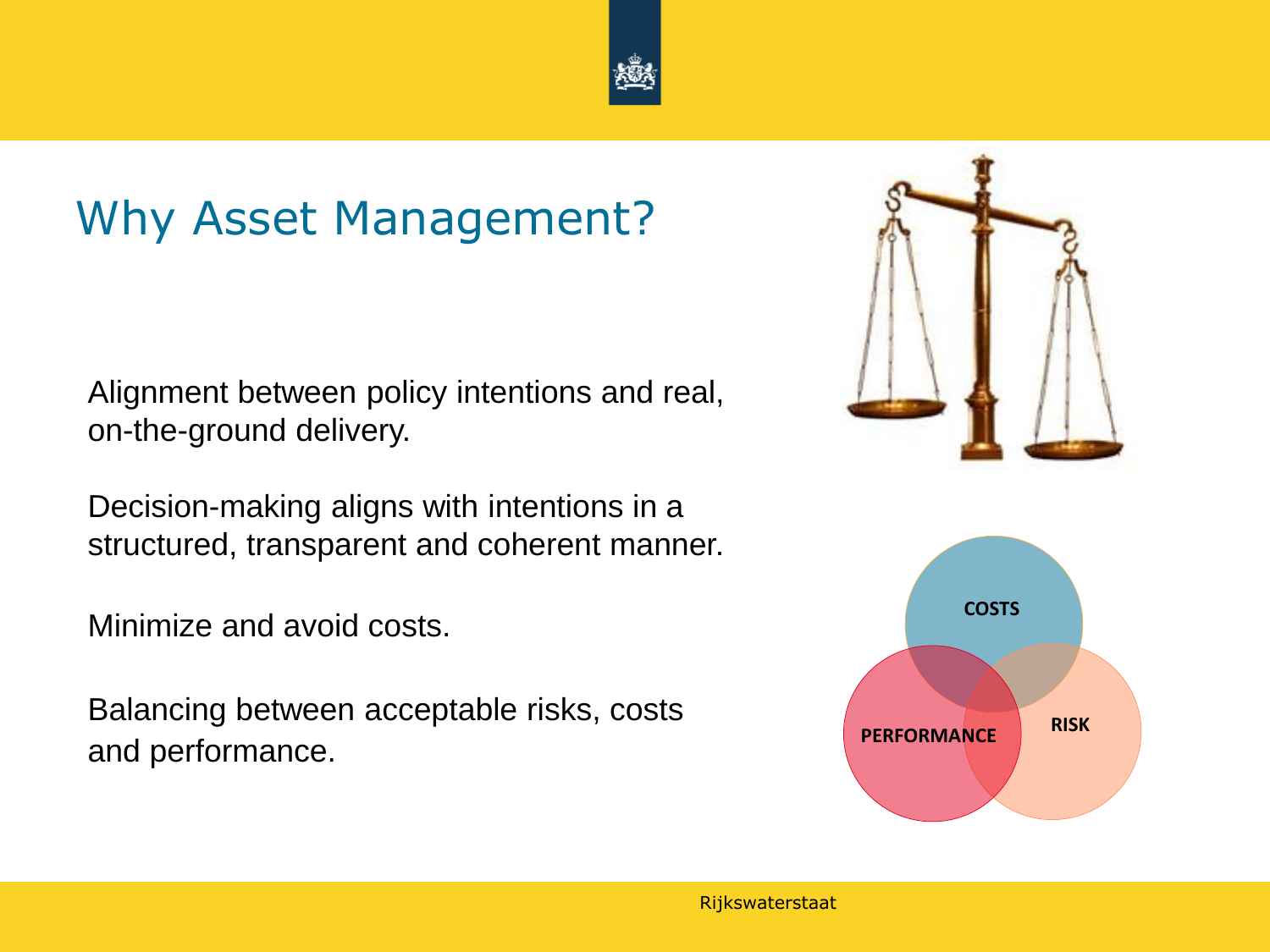

#### Roles (also according to ISO55001)

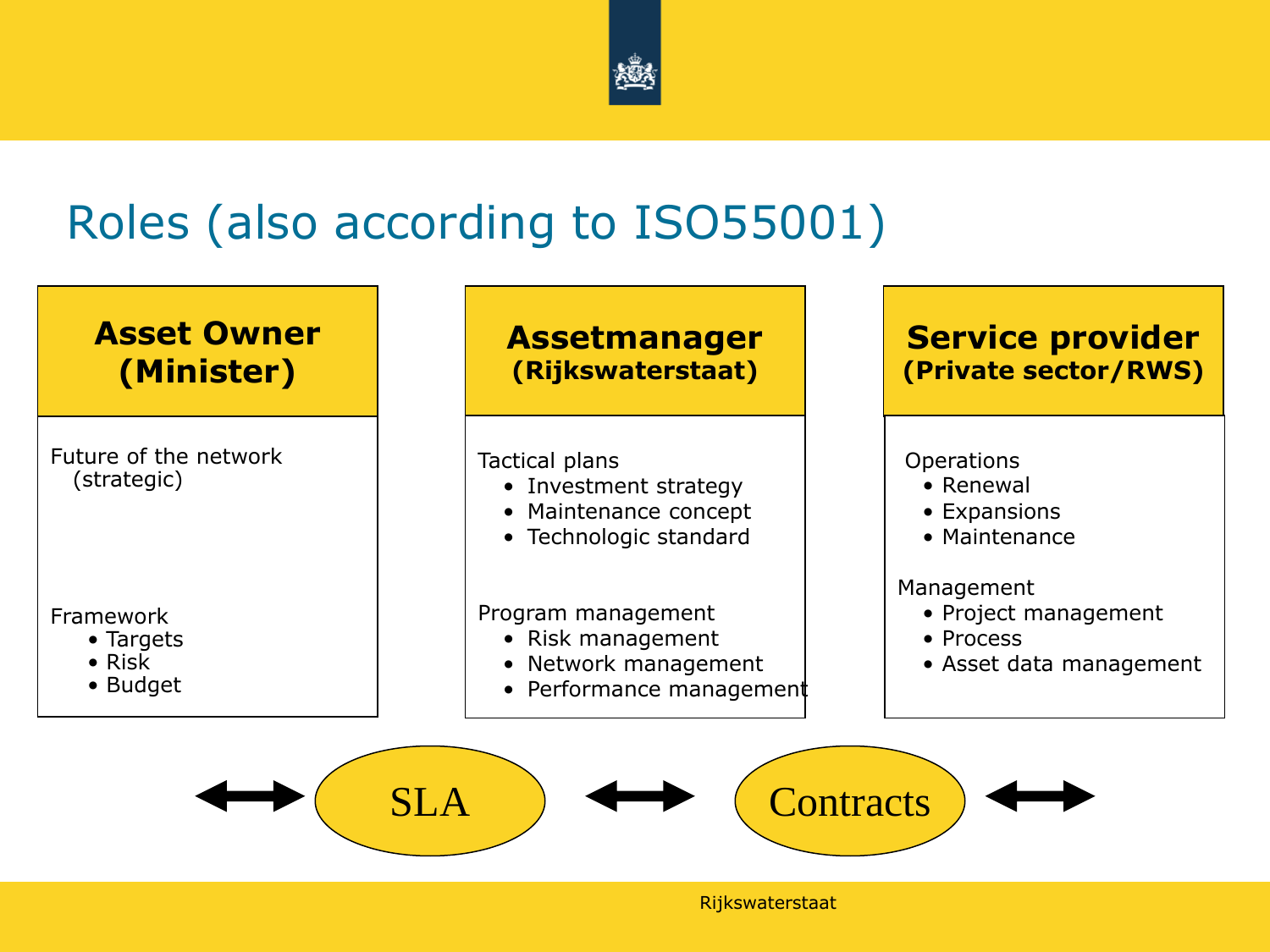

#### Decomposition of the networks

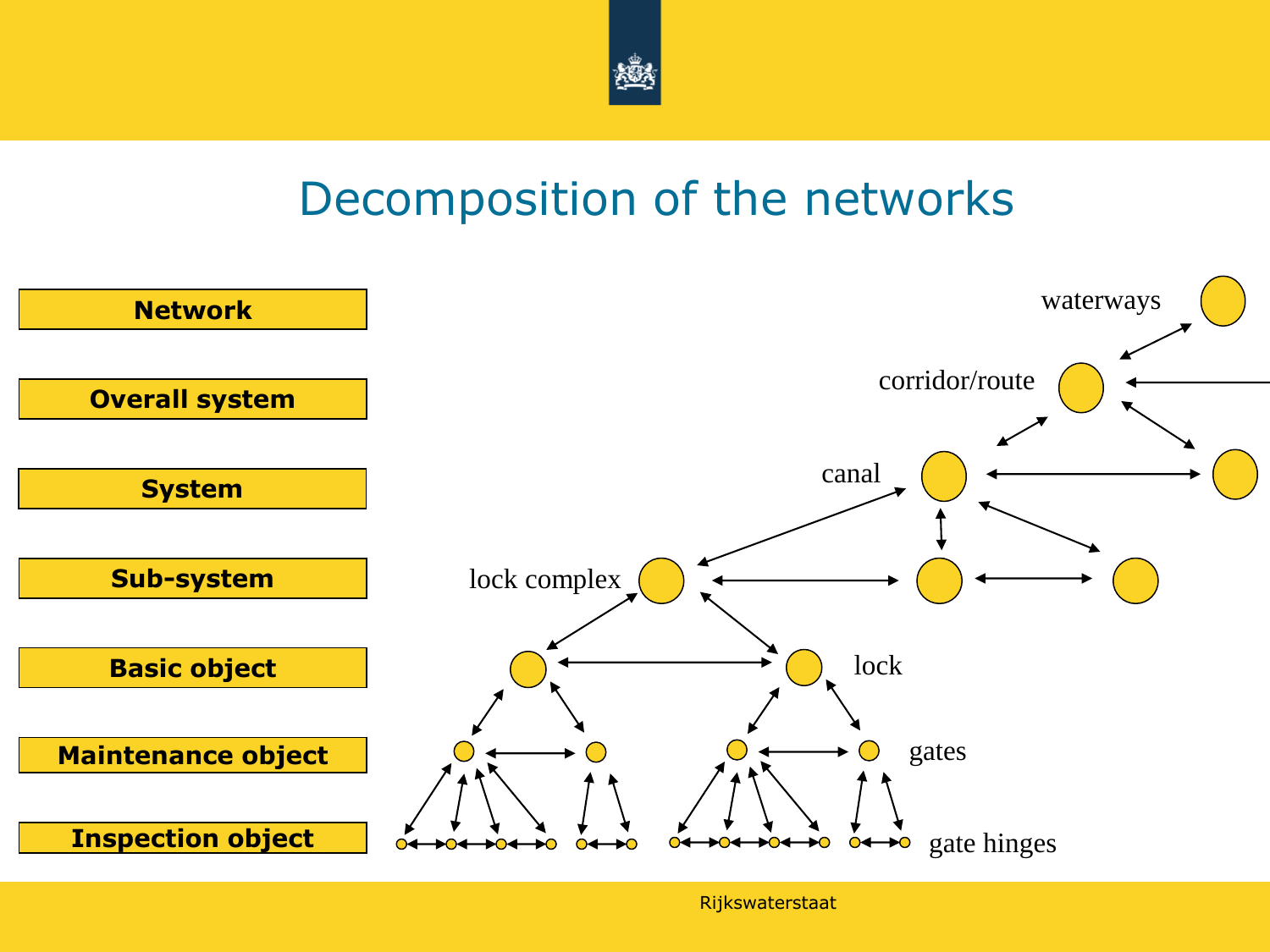

#### Decomposition of the networks



waterways and the Coherently coupled through waterways RAMSHEEP 'language'

- $R =$  Reliability
- $A =$  Availability
- $\bullet$  M = Maintainability
- $S =$  Safety
- $S =$  Security
- $H =$ Health
- $E =$  Environment
- $F =$  Fronomics
- $P =$  Politics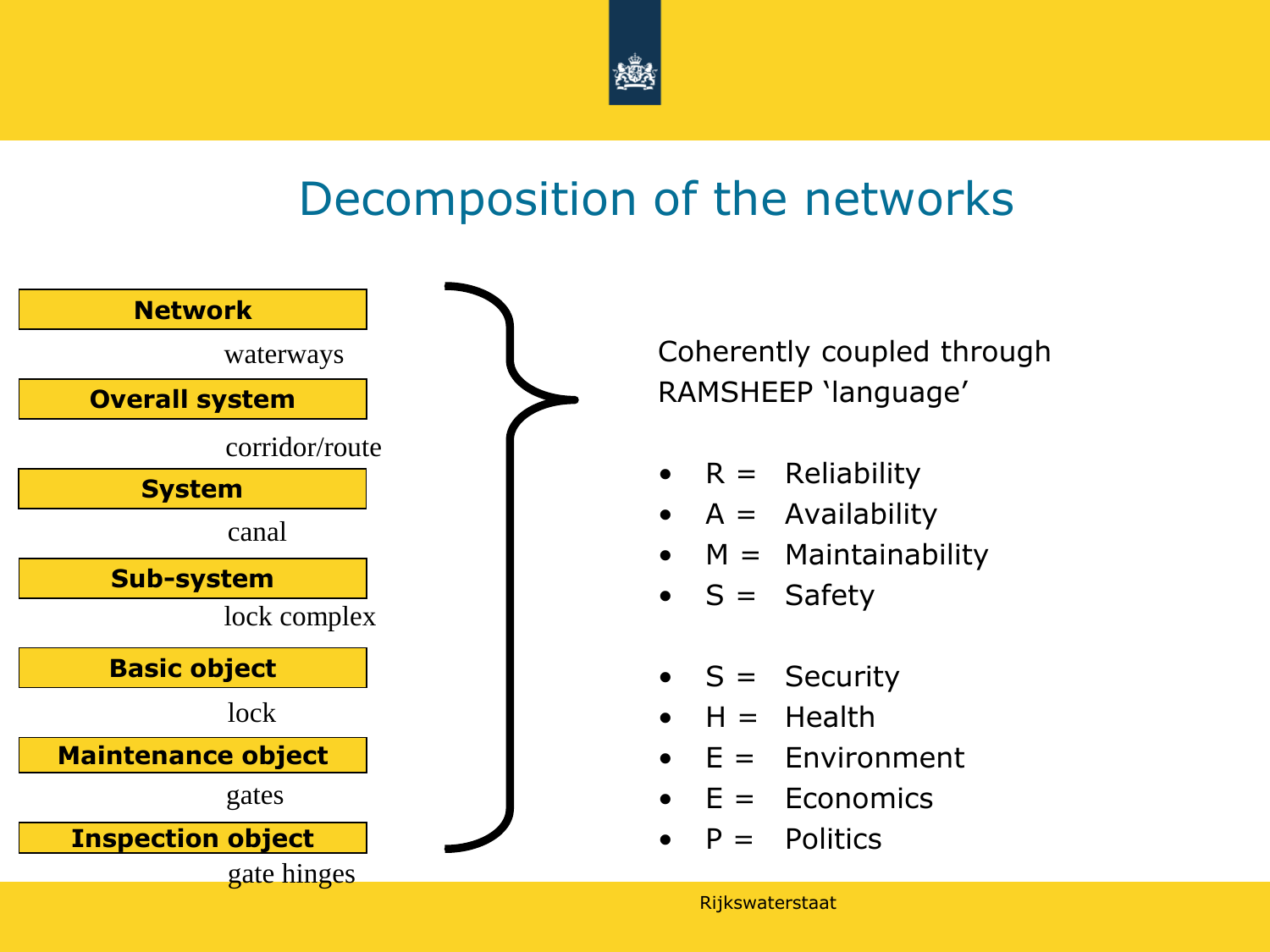

#### Challenges…

Single structure  $\rightarrow$  Network operations

- 
- Implicit decissions  $\rightarrow$  Explicit (based on RAMSSHEEP)
- Project (cost)  $\rightarrow$  Life cycle approach (cost, performance and risk)

#### Outcome  $\leftrightarrow$  Output  $\leftrightarrow$  Throughput  $\leftrightarrow$  Input (i.e. Line of Sight)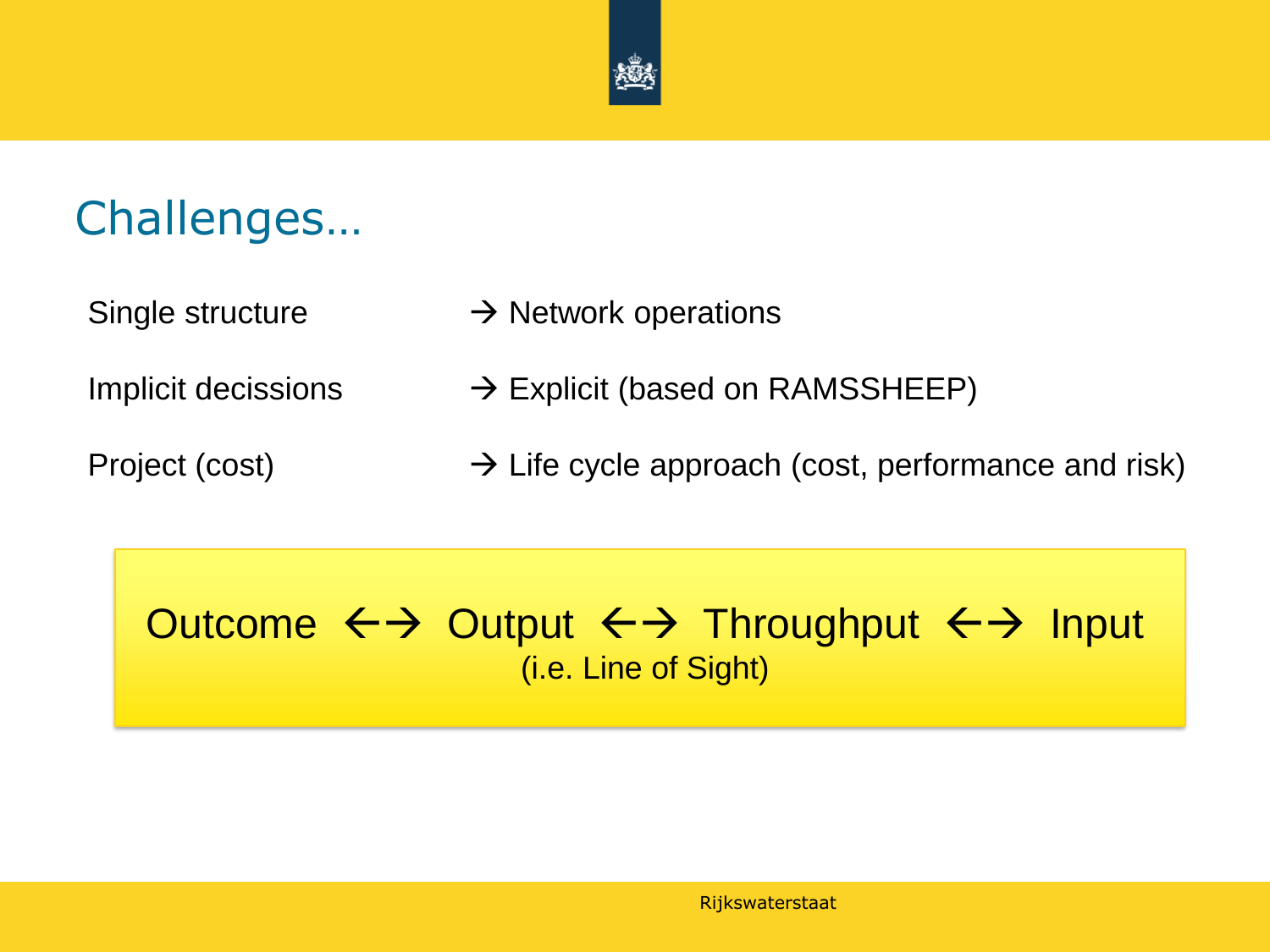

### Creating line of sight (1)





| Policy goals  |  |  |
|---------------|--|--|
| The functions |  |  |
|               |  |  |
| The assets    |  |  |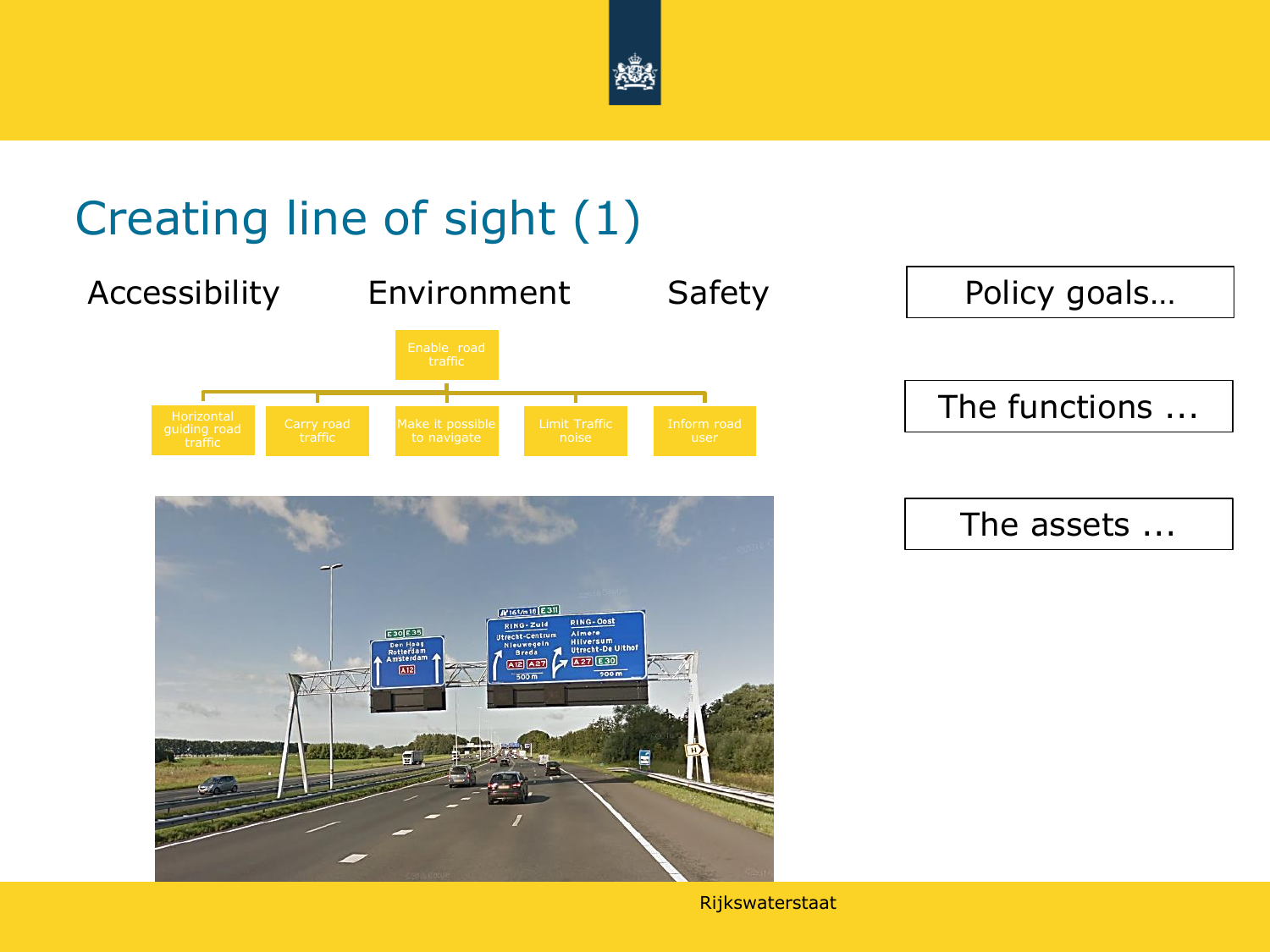

#### Creating line of sight (2)



| Policy goals  |
|---------------|
| via           |
| The functions |
| connect with  |
| The assets    |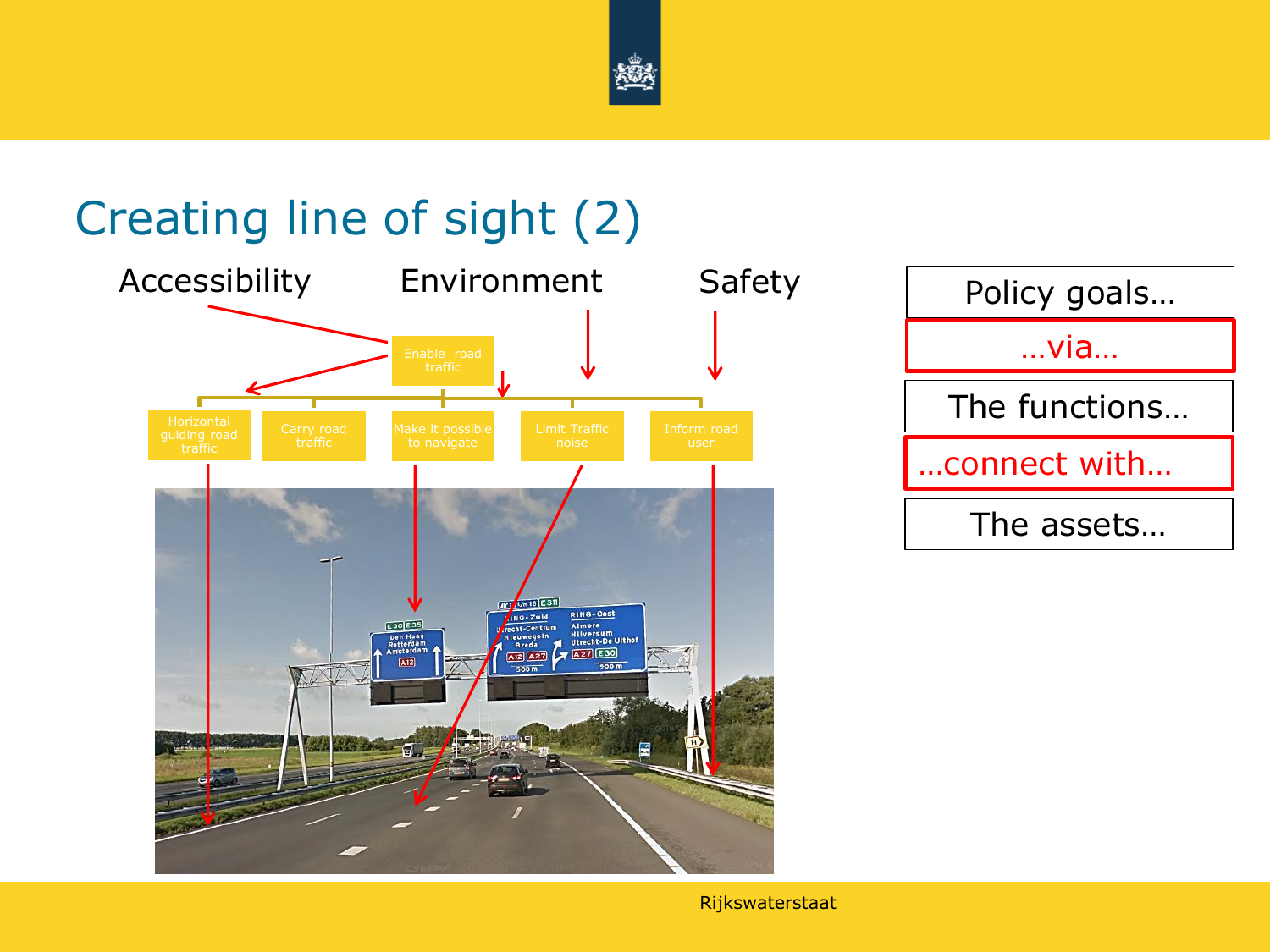

#### Creating line of sight (3)



| Policy goals                                                                                                                                  |  |  |
|-----------------------------------------------------------------------------------------------------------------------------------------------|--|--|
| …via…                                                                                                                                         |  |  |
| The functions                                                                                                                                 |  |  |
| connect with                                                                                                                                  |  |  |
| The assets                                                                                                                                    |  |  |
| Choose the<br>maintenance strategies<br>In order to deliver the<br>required functions<br>performances<br>To contribute to the<br>policy goals |  |  |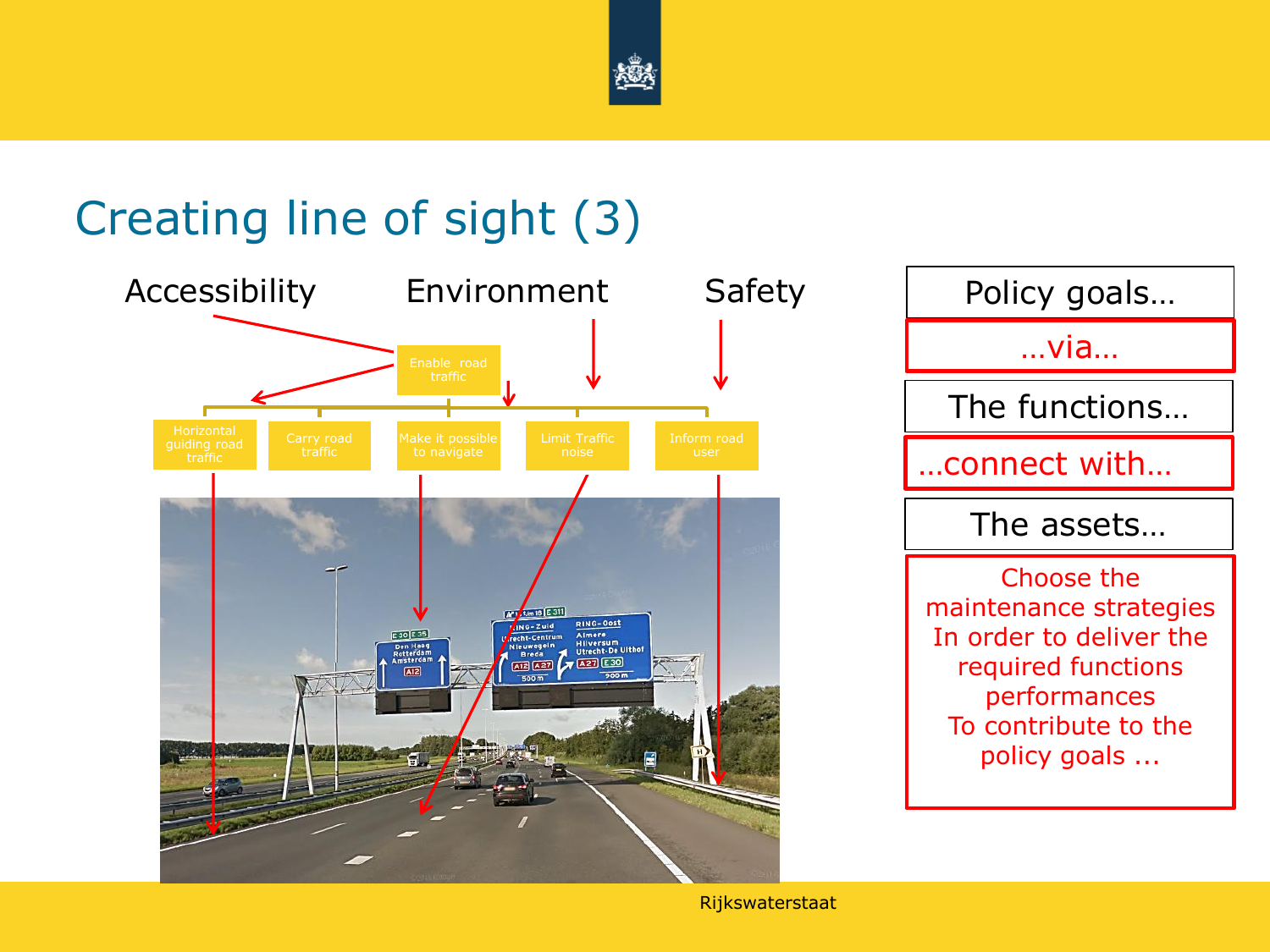

#### RWS Approach

- Based on PAS55/ISO55001 (system, culture)
- Information management  $\rightarrow$  BIM and AIR
- RAMS SHEEP (incl. resilience, adaptive plans, future use)
- Stakeholder engagement (IAMPRO, AM4INFRA, NGI, ….).
- Sensortechnology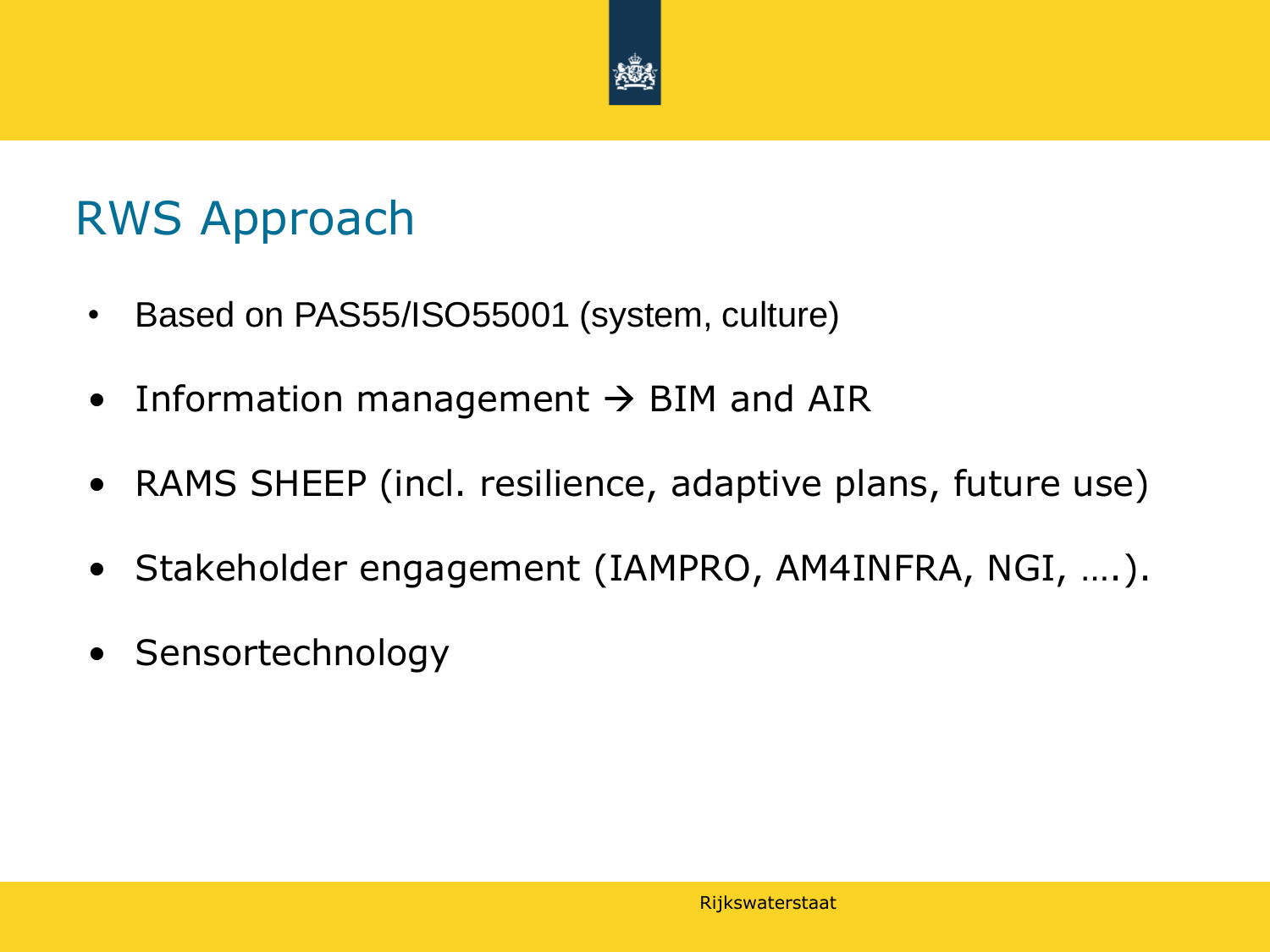

# Joint projects and effort

- CEDR  $\rightarrow$  Network Governance
	- Maturity Assesment (see example)
	- Strategic challenges for the networks
- AM4INFRA  $\rightarrow$  European project
	- Common approach for 'Line of Sight'
	- Good Methods for decisionmaking (LCC, Risk Approach,..)
	- Use of IT for Asset Management
- I4dF  $\rightarrow$  European project (Infra for the future)
	- Identifying future joint innovation subjects

• …..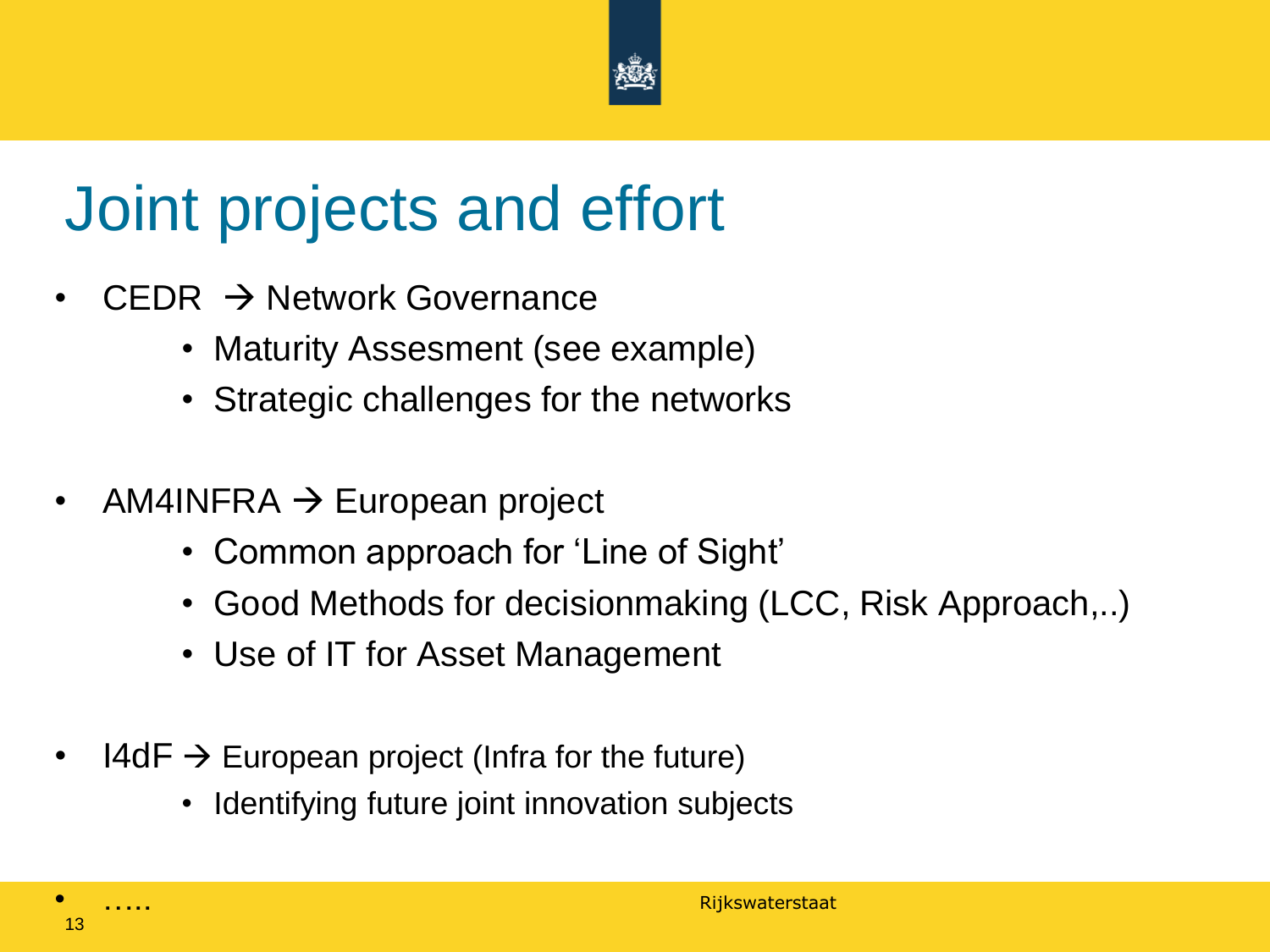

#### Example Maturity Assesment (1)

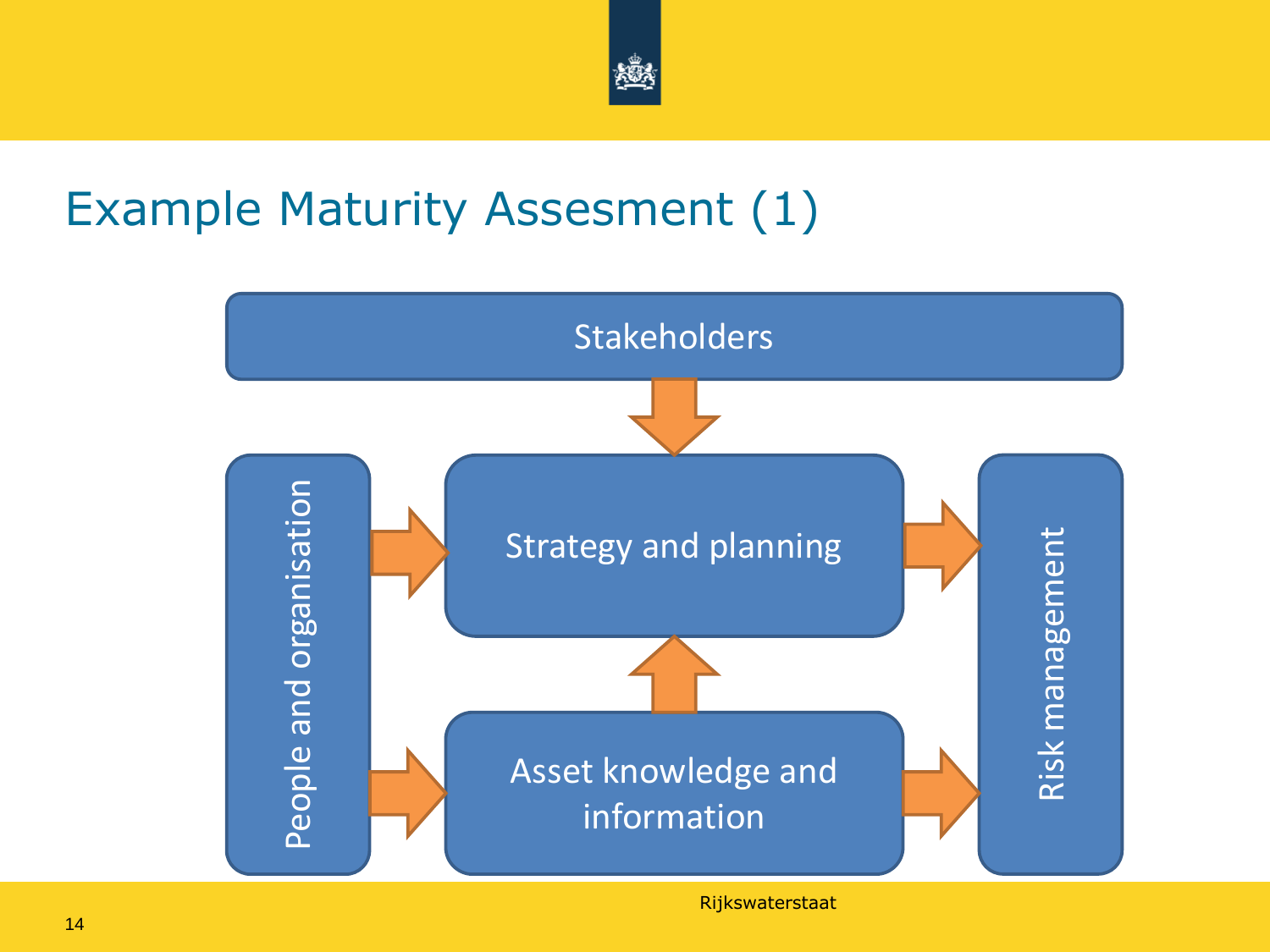

#### Example Maturity Assesment (2)

| <b>Maturity Levels - General Definition</b> |                        |                                                                                                                                                                                                                                                                                 |  |
|---------------------------------------------|------------------------|---------------------------------------------------------------------------------------------------------------------------------------------------------------------------------------------------------------------------------------------------------------------------------|--|
| <b>Level</b>                                | <b>Description</b>     | <b>Definition</b>                                                                                                                                                                                                                                                               |  |
| 1                                           | Initial - Entry        | The agency either has not recognised the need for this<br>requirement or if it has recognised it, there is no evidence of<br>intent to progress it.                                                                                                                             |  |
| $\overline{\mathbf{z}}$                     | Basic - Marginal       | agency has identified the way to achieve the<br>The .<br>requirements and can demonstrate some progess in achieving<br>them. Procedures however may not be cleary set out or<br>repeatable                                                                                      |  |
| 3                                           | Competent - Proficient | No formal ISO system applied but the agency can demonstrate<br>that it achieves relevant requirements set out in ISO 55001 in<br>a systematic and consistent way.                                                                                                               |  |
| 4                                           | Excellence - Optimized | The agency has deployed and can demonstrate that it<br>achieves all requirements set out in ISO 55001, exceeds some<br>of them and that is systematically looking for optimizations<br>in its Asset Management practice, maximizing value from the<br>management of its assets. |  |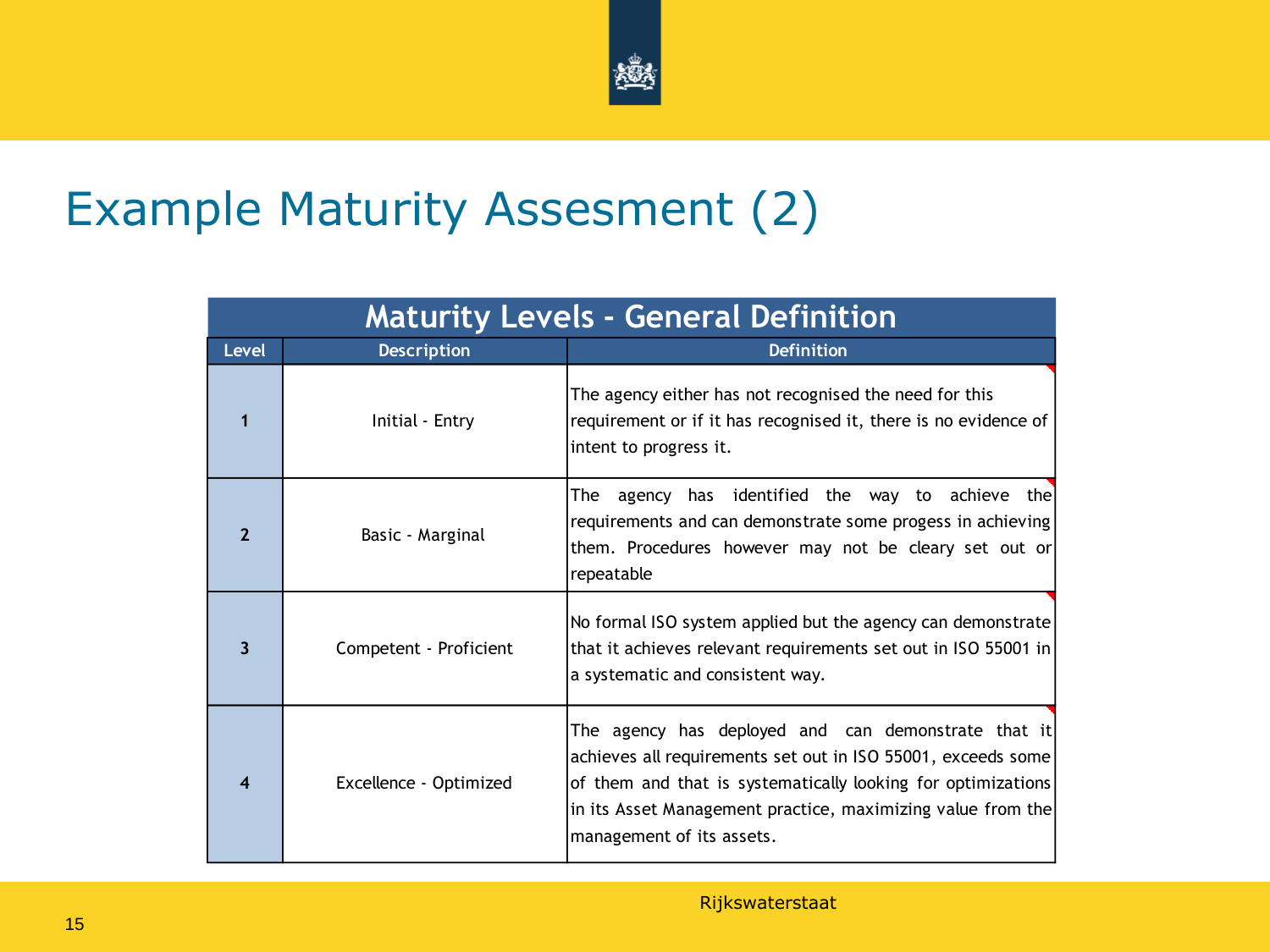

#### Example Maturity Assesment (3)

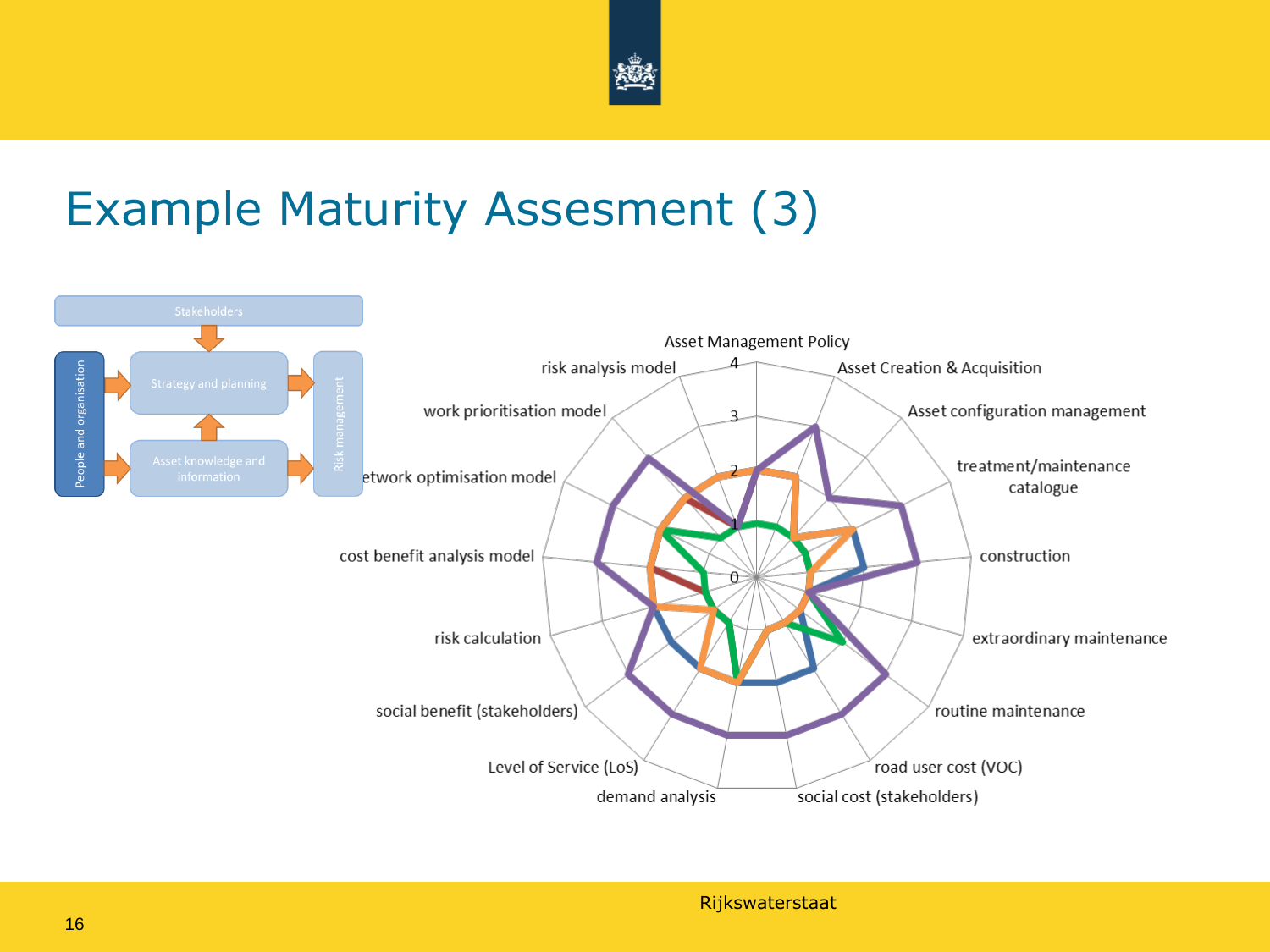

#### What can we learn from each other?

- TII: LCC thinking
- RWS: Funding and performance based contracting
- AWV: Stakeholder surveys and engagement
- ANAS: Connect and join IT systems to useful data for users
- SIA: Line of sight from Strategy to Directives and Operational plan.